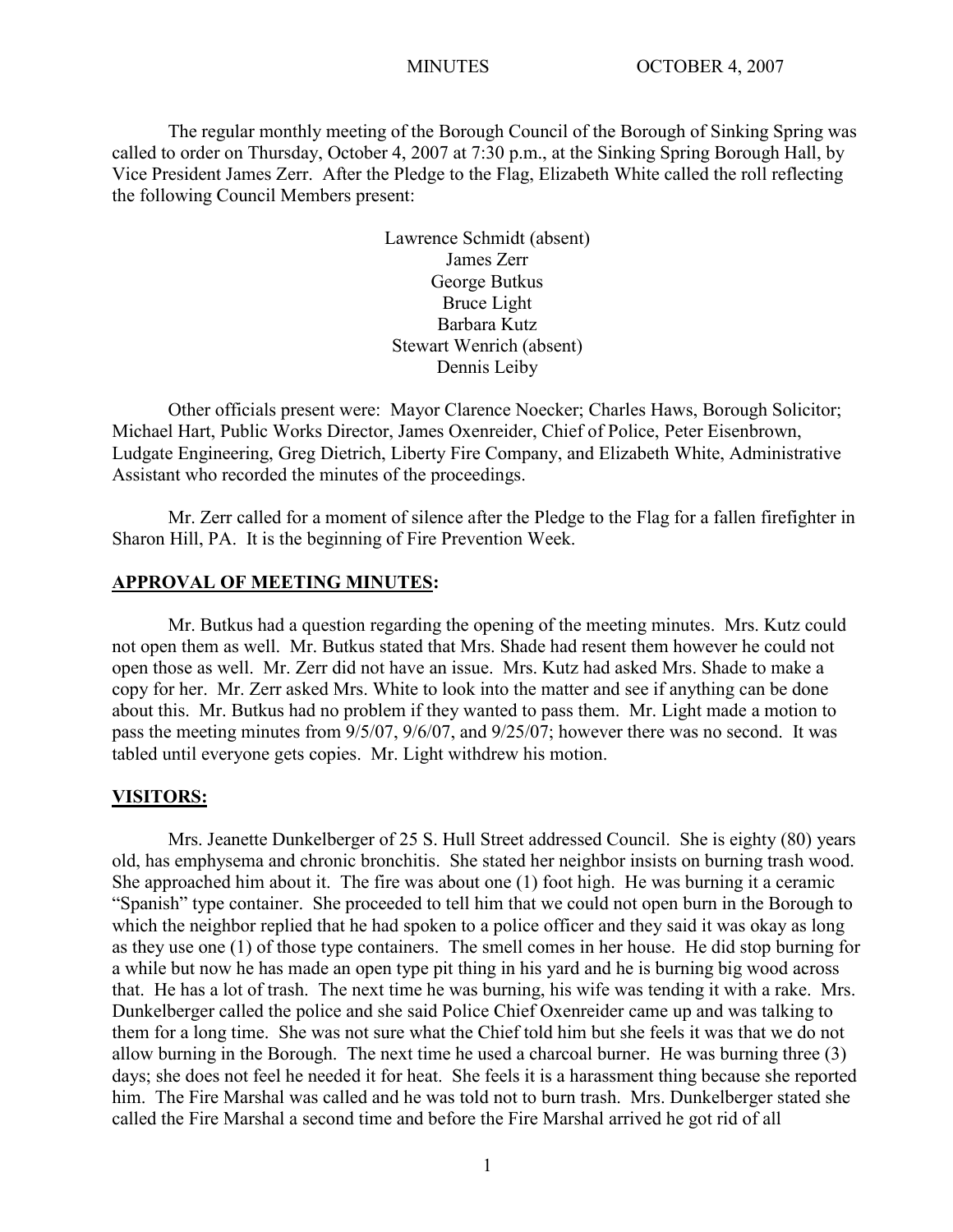## **VISITORS (cont'd):**

that trash in his yard. She then called the senior superintendent of the Office of the Aging. She feels this is a public health thing. It was explained to her that each municipality as the option of having a no burning ordinance. She explained what might be in the ordinance. She is requesting that Council put some "teeth" into our ordinance to help her out. Mr. Light said he spoke with Mr. Roth, the Fire Marshal. He was under the impression everything was okay as he explained to them not to burn the old wood. Mr. Light said that Mr. Roth upon going back the second time said he wasn't burning anything illegal – regular wood. He is going to be tying up the old wood and putting it out for collection. Mrs. Dunkelberger stated she was watching him out of her attic window and he was burning cardboard. The pieces were flying all over. Mr. Roth was assured he will no longer burn those types of things. Mr. Light stated it appears there is an argument going on between neighbors. Mr. Zerr stated we visited this last fall with a similar situation. He stated when we looked into this at that time, this type of ordinance if put into effect would regulate charcoal grills and all those types of items as well. Council did not want to stop people from cooking outside if they so choose. Mr. Zerr stated he will take it back to the Safety Committee and see if they have another idea on the matter. Mrs. Dunkelberger stated he was burning trash but by the time the police arrived he was done burning the trash. Mr. Light said we did look into Mrs. Dunkelberger's complaint. Mayor Noecker stated the Fire Marshal and the Chief told him that we not allowed to burn trash just wood. If he is only burning hard wood we can't do anything about the Mayor said. A discussion ensued as to the screens that are over the fire. They are necessary. Chief Oxenreider said the first time they went out, he was burning in a make shift pit. He was made to put it out. He told him it was okay to burn in a chimnea or a screened-in pit. The second time they responded he was told to put a lid on it and cut down the pieces so there would not be that much smoke. Mr. Zerr again stated that it will go to the Safety Committee for review.

## **COMMUNICATIONS:**

There were no formal communications.

#### **APPROVAL OF BILLS:**

Mrs. Kutz questioned a bill for Shur-Fine. It was a bill from the playground. Mrs. Kutz questioned if the girl who signed for it could tell us what it was for. Ms. White stated the girl is at college and she can't reach her. Mr. Light made a motion to pay all the bills; seconded by Mr. Butkus. AYES – 5 NAYS – 0, ABSENT - 2; motion carried.

#### **MILLER ENVIRONMENTAL REPORT:**

Mr. Lew Christy, who is an Operation Manager with Miller Environmental, gave the following report for September, 2007. Mr. Christy introduced Mr. Peter Juzyk who replaced Mr. Hillibush. The August 2007 DMR was completed and submitted to the PA DEP during the month. There were no violations. Two (2) commercial user permits were issued. The DMR-QA Study 27 results have been received, all lab test have passed. Third quarter oil and grease sampling have been completed. There was a influent data chart presented and explained. The total monthly flow was  $15,100,000$  gallons – average daily flow – 504,000 gallons – maximum daily flow – 546,000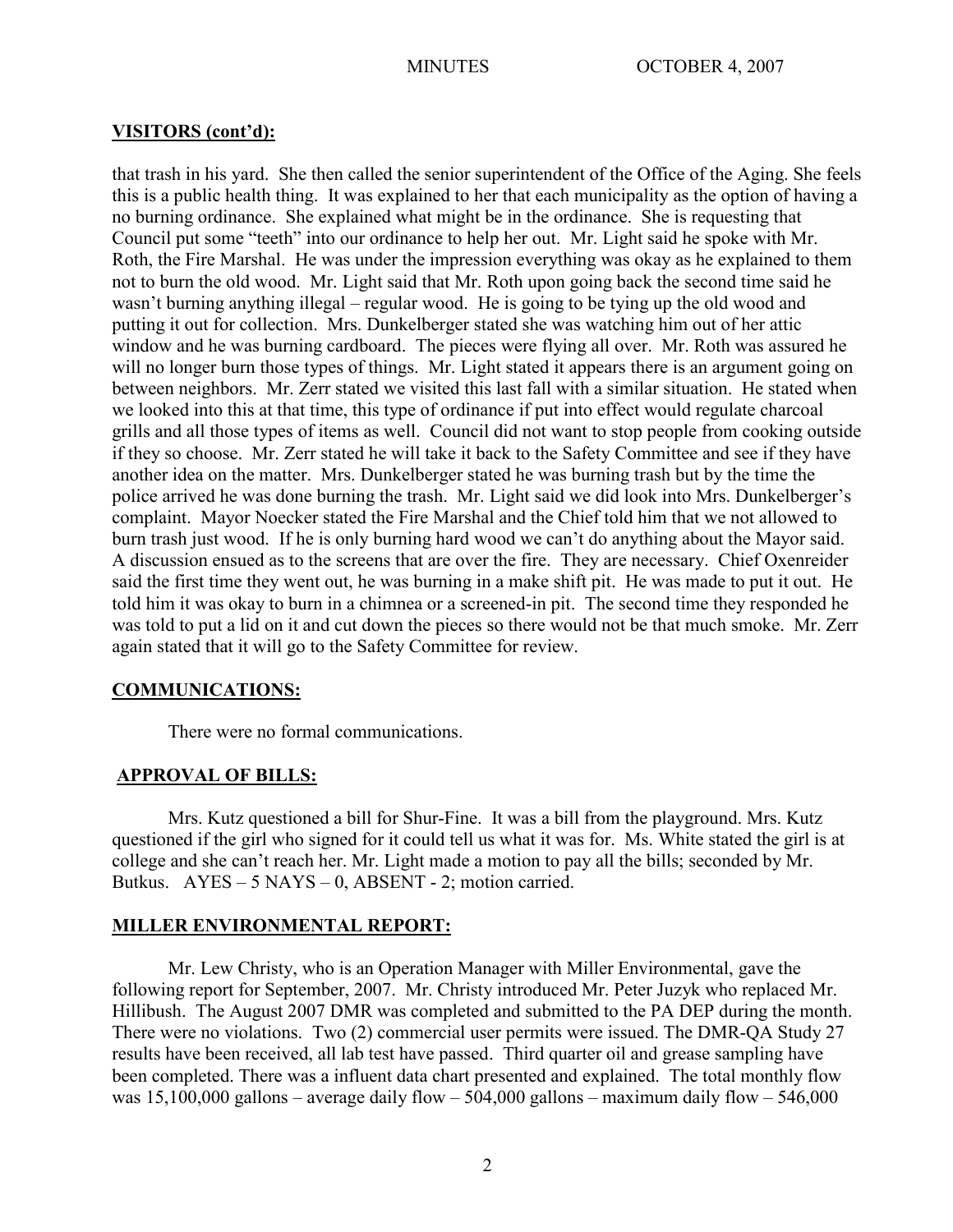## **MILLER ENVIRONMENTAL REPORT (cont'd):**

gallons – minimum daily flow  $-459,000$  gallons, and there were no NPDES violations. They were waiting results. No violations are expected. The percentages of flows for the month were as follows: Sinking Spring (which contains an unmetered portion of Spring Township) – 66.7%, Lower Heidelberg – 25.3%, and South Heidelberg – 8.0%. Total rainfall for the month was .95 inches. The staff completed the routine operation and maintenance duties. They responded to fifteen (15) PA One calls for the month. There was one (1) service call. The staff read the collection meters four (4) times. The staff televised approximately 0 ft. of sanitary sewer main. They flushed approximately 1,104 feet of sewer main. The staff serviced and inspected the collection system bio augmentation meter during the month. Mr. Butkus wanted them to keep the sheet up to date.

# **REPORTS OF COMMITTEES AND OFFICES:**

## **POLICE CHIEF REPORT – JAMES OXENREIDER:**

Chief Oxenreider said that Officer Yatsko is out on regular patrol for the month of October. He has finished his regular training. He is doing well. Officer Schweyer is still out on workman's comp and should be returning sometime in November.

## **LIBRARY – DENNIS LEIBY:**

Mr. Leiby had nothing new to report.

## **BUILDING, STREETS, AND UTILITIES – BRUCE LIGHT:**

Mr. Light had nothing at this time.

#### **RECREATION – BARBARA KUTZ:**

Mrs. Kutz stated our Christmas Lights have come in.

## **MAYOR NOECKER:**

Mayor Noecker had nothing to report.

## **LIBERTY FIRE COMPANY – GREG DIETRICH:**

Mr. Dietrich stated they responded to 21 calls for September. There were no major insistences. The upcoming Monday, they have their open house for Fire Prevention Week from 6:30 to 9:00.

#### **BOROUGH ENGINEER – PETER EISENBROWN:**

He had nothing to report at this time.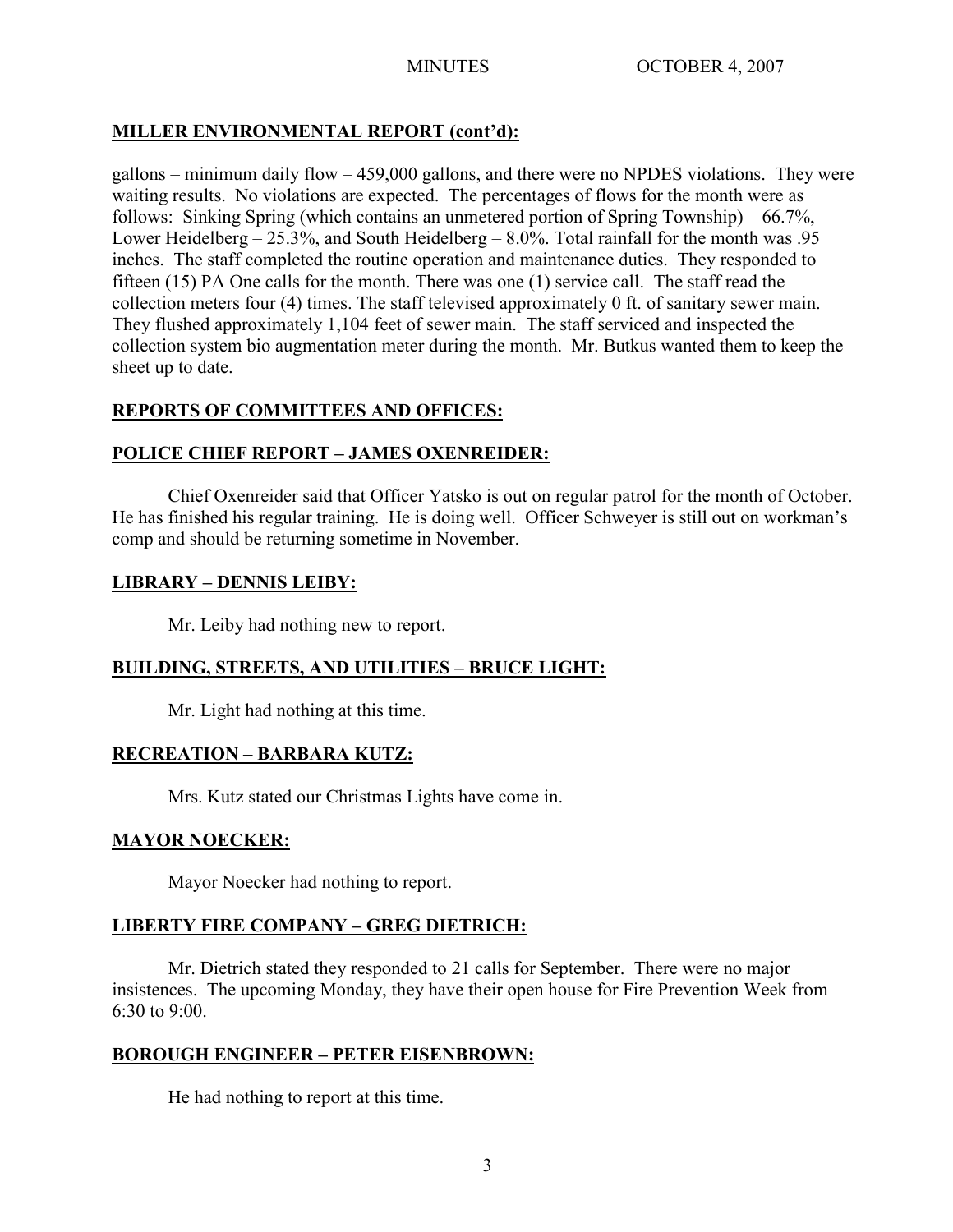## **SEWER ENGINEER – DAVID SCHLOTT, JR:**

Mr. Schlott stated that Borough Council asked ARRO to solicit bids for the treatment of roots. They solicited three (3) companies for 4, 696 linear feet of treatment of 8" main with a chemical called Duke's Root Control. It is a foam put into the main which inhibits the growth within the main. They received two (2) quotes; however the second quote was higher and was not the same type chemical. Duke's Treatment's quote was \$5,870.00. ARRO recommends that Council authorize this work to be done. Mr. Butkus made a motion to authorize Duke's Treatment to do the work in round numbers not to exceed  $$6,000.00$ ; seconded by Mr. Leiby.  $AYES - 5$ ,  $NAYS - 0$ ,  $ABSENT - 2$ ; motion carried.

The next item was for an issue that has arisen in the Brookfield Manor subdivision. Wright-Elliott has submitted a request that would lower their financial security in regards to their 93 tapping fees that needed to be purchased. We received correspondence from the Authority stating that all tapping fees have been paid for that subdivision. Therefore based on that information, ARRO is requesting that the Borough release the financial security that has been posted with the Municipal Improvement's Agreement with regard to tapping fees. Mr. Butkus made this a motion; seconded by Mr. Leiby;  $AYES - 5$ ,  $NAYS - 0$ ,  $ABSENT - 2$ ; motion carried.

## **SEWER AND SANITATION – GEORGE BUTKUS:**

Mr. Butkus met with Pete from Lynx and Lew from Miller in regards to the new computer. In addition, they did pick up a new printer. The total price for the two (2) desktops with battery backups, a flat screen, a flatbed scanner, a new color printer, and setting up of security data and other details is \$4,702.00. This in conjunction with the three (3) laptops that were bought prior did not exceed the \$10,000.00 threshold that placed on this.

The bid specs were advertised for trash collection. They are scheduled to be opened.

## **PUBLIC WORKS DIRECTOR – MICHAEL HART:**

Mr. Hart said that the Paulo Brutto project has begun.

The Dunkin Donut's project has started as well.

#### **UNFINISHED BUSINESS:**

Fall cleanup will be Wednesday, October 24, 2007 with regular trash.

Flu clinic will be on Wednesday, October  $17<sup>th</sup>$  from 1:00 p.m. to 4:00 p.m. at the Borough Hall.

A hearing date needed to be set for Traditions. This is a continuation from the other hearing. Mr. Zerr stated the date and time as Tuesday, October 16, 2007, at 7:00 p.m. Mr. Harting said they cancelled the last two (2) meetings and there are still issues that need to be addressed. Mr. Zerr asked what those issues are. Mr. Eisenbrown stated Robert Ludgate, Jr. would be better to address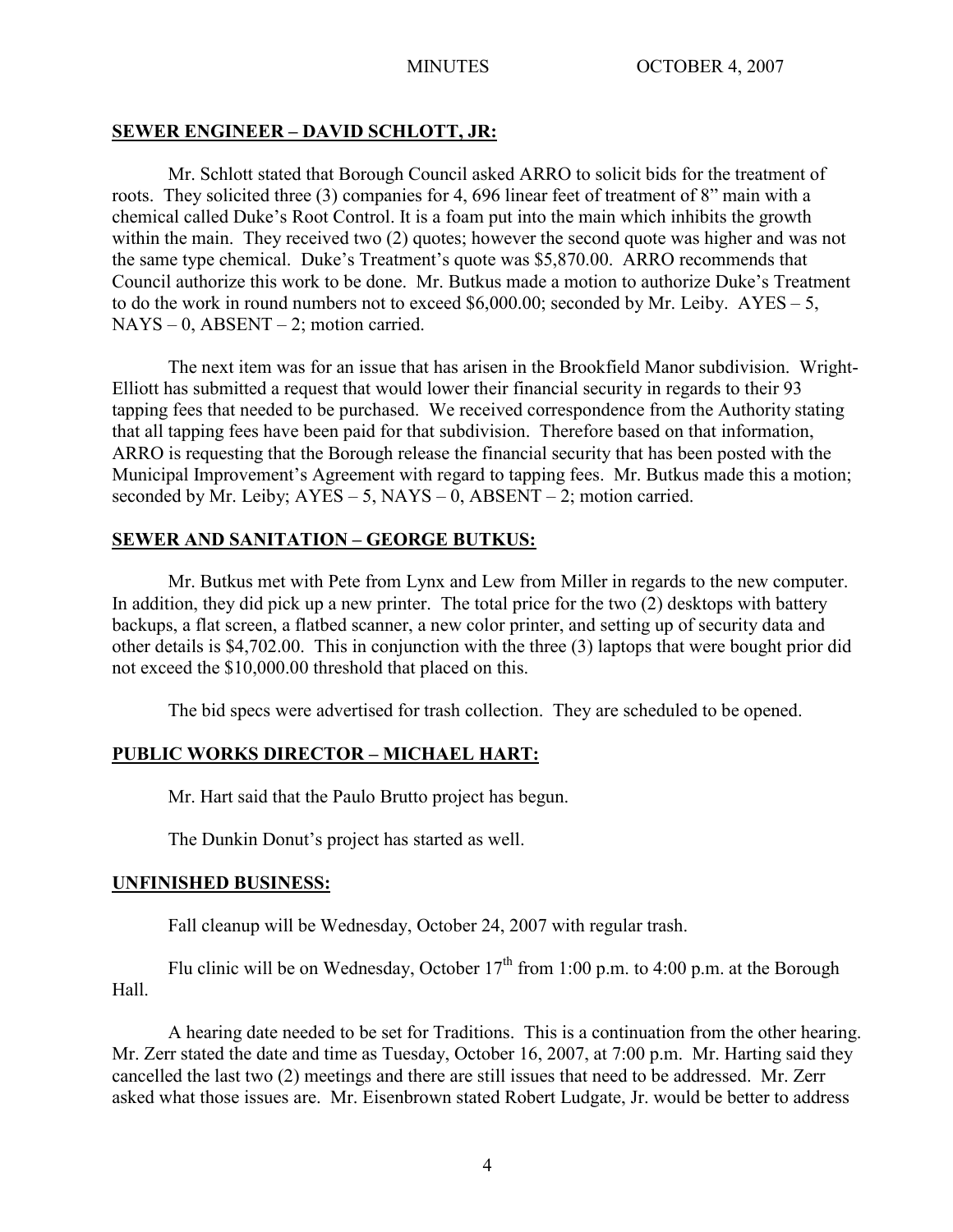## **UNFINISHED BUSINESS (cont'd):**

those issues. Mr. Zerr said one (1) of the issues was the traffic control study; and that has come in. He was not aware of anything else. Mr. Harting said he found a flaw on their proposal. He thinks it is an issue that will need to be addressed. He explained his concerns. Mr. Hart said we are not at that point yet. Mr. Hart explained that the land development was/is done first. Then they were to get us the traffic study. We then begin looking at the layout of the building. We aren't there yet. A discussion ensued regarding some fire issues. Mr. Hart stated that he showed the plans to Paul Roth, Fire Marshal, and he has no concerns about anything at this point in time. Mr. Zerr stated they are going to be putting a road in. Mr. Hart stated that Mr. Harting's concern has to do with a courtyard that will be between the buildings. They are going to exit into the courtyard from the one unit for safety and then they will need to go through a hallway to get out totally out of the building. Mr. Harting stated some of his concerns. A discussion ensued. Mr. Zerr stated this is a continuation of a hearing that has already started. Mr. Butkus stated this is only a conditional use hearing. Mr. Harting stated you signed to go to the next step. He insisted we signed papers to go ahead with this. Mr. Hart stated the only papers that were signed were the land plan. This is the hearing we are having. Mr. Leiby stated the only additional testimony is for the traffic study. Mr. Zerr said exactly. Mr. Butkus stated we are having a hearing to allow them to present their plans. We then will be looking at their plans. We need to give approval at the first level. Mr. Harting is afraid that Council will not take Planning Commission's recommendation. Another discussion ensued. Tuesday the  $16<sup>th</sup>$  will be the next meeting date.

#### **NEW BUSINESS:**

There was no new business.

## **PUBLIC COMMENT:**

Someone questioned if we were having a Halloween Parade. Spring Township actually does a Halloween Parade. It is on October 24, 2007. Mr. Zerr thought the parade will be held around 6:00 p.m.

Halloween night will be  $10/31/07$  from 6 p.m. to 9 p.m.

Someone complained that many cars are crossing over the double white line on 724 so they can make the light. He feels there will be an accident there. He has seen someone as far back as the bridge. Mr. Zerr knows that our officers have cited some of the people. Chief Oxereider feels this will always be a problem. There is some hope when the Corridor project begins next spring that will help with the timing of the lights. Someone questioned why the timing of the lights has changed. Mr. Butkus stated when they began to look into the Corridor project they found that the permit did not agree with the programming. If it was programmed the way the permit said there would be two (2) directions of traffic crossing each other through pedestrian areas. PENNDOT amended their permit and requested the timing be changed. A discussion ensued as to how long the light stays green and what hours they stay green longer. Mr. Butkus authorized Chief Oxenreider to get in touch with Telco and whoever else to check into the timing of the traffic lights; seconded by Mr. Light. AYES – 5, NAYS – 0, ABSENT -2; motion carried.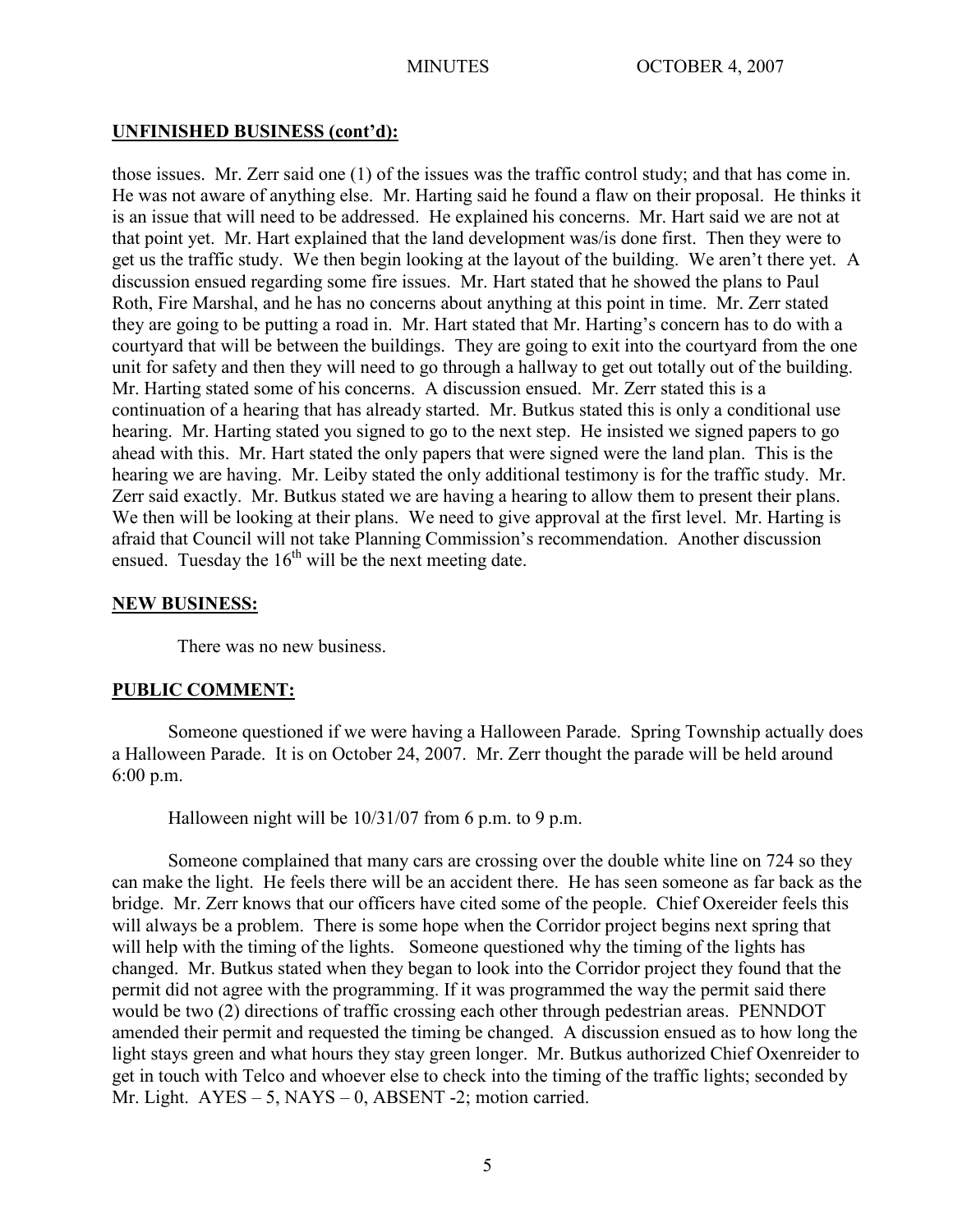### **EXECUTIVE SESSION:**

Council went into an executive session at 8:17 p.m. for personnel matters.

### **RECONVENE:**

Council reconvened at 9:25 p.m. The issue was addressed.

#### **GEORGE BUTKUS:**

Mr. Butkus made a motion that we don't reconfirm the hiring of the two (2) new people as no names were given and Council feels that there was not enough information to make this motion to reconfirm them and to pay the people for the hours worked but not continue their employment at this time; seconded by Mrs. Kutz. Mr. Light felt there should be a roll call vote.  $AYES - 3$  (Mrs. Kutz, Mr. Leiby and Mr. Butkus), NAYS – 2 (Mr. Light and Mr. Zerr), ABSENT - 2 (Mr. Wenrich and Mr. Schmidt); motion carried.

#### **TREASURER'S REPORT:**

| General Account                      |                      |                  |
|--------------------------------------|----------------------|------------------|
| Opening Balance – September 30, 2007 |                      | \$<br>206,358.44 |
| <b>PLGIT</b>                         |                      | 8,596.31         |
| Invest                               | Recreation           | 46, 867.29       |
|                                      | General Invest       | 420,967.63       |
|                                      | To Be Paid           | \$<br>159,523.54 |
|                                      |                      | \$<br>523,266.13 |
| Sewer Account                        |                      |                  |
| Opening Balance – September 30, 2007 |                      | \$<br>85,806.44  |
| <b>PLGIT</b>                         |                      | 57,843.82        |
| Invest                               | <b>Sewer Revenue</b> | 467,108.81       |
|                                      | To Be Paid           | \$<br>1,253.02   |
|                                      |                      | \$<br>609,506.05 |

Mr. Butkus made a motion to accept the treasurer's report; seconded by Mr. Light.  $AYES - 5$ ,  $NAYS - 0$ ,  $ABSENT - 2$ ; motion carried.